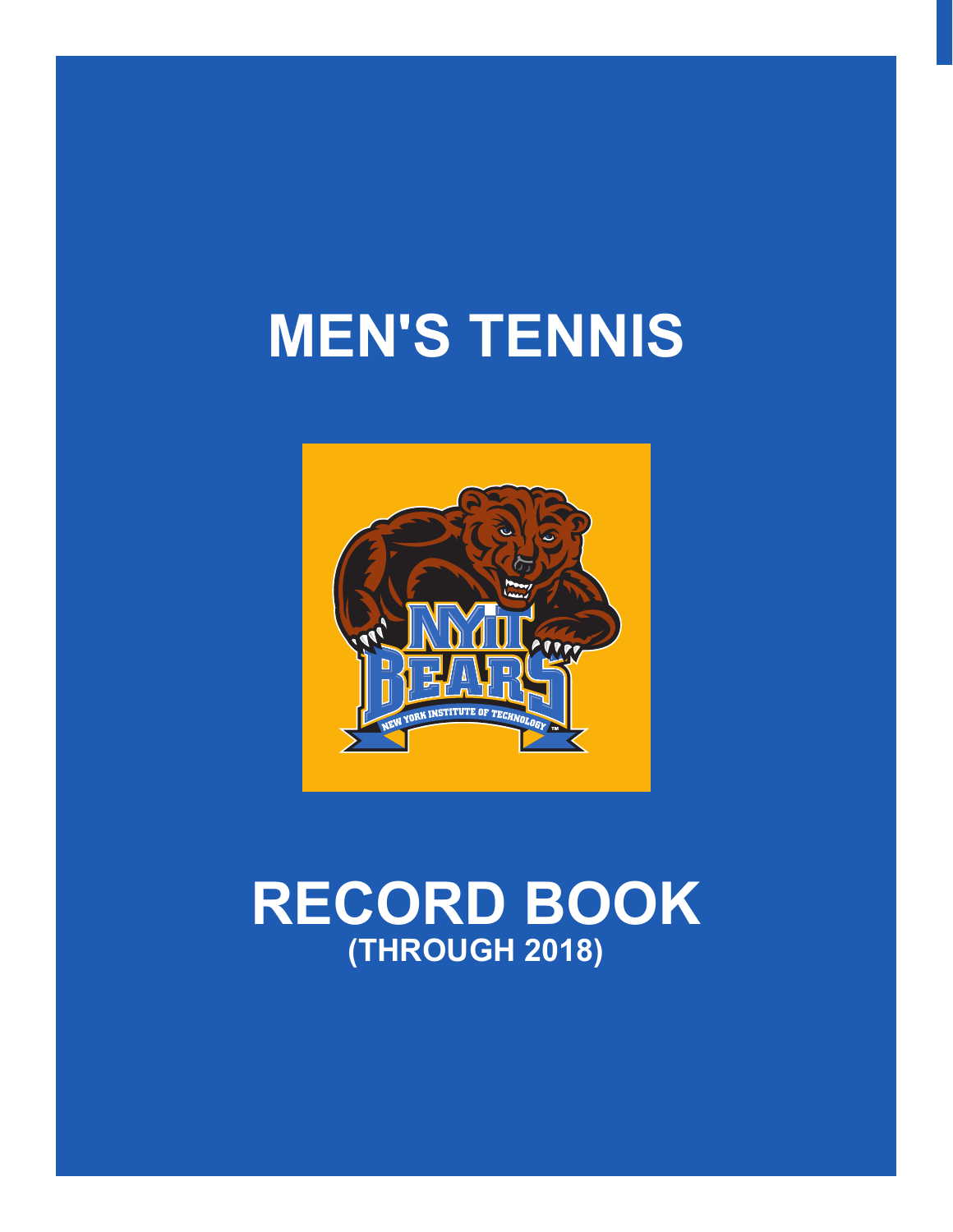## **ALL-TIME AWARDS AND RANKINGS**

#### **ALL-TIME AWARDS ITA EAST REGION SINGLES CHAMPION**

Matej Selecky .........2016, 2017, 2018

#### **CAPITAL ONE/CoSIDA ACADEMIC ALL-AMERICA**

| Julian Marcon  2013 |  |
|---------------------|--|
|                     |  |

#### **CoSIDA ACADEMIC ALL-DISTRICT I**

| Julian Marcon  2012, 2013 |  |
|---------------------------|--|
|                           |  |
| Matej Selecky  2015       |  |

#### **ECC PLAYER OF THE YEAR**

Matej Selecky ...................2016, 2018 Julio Pulido .......................2014, 2015

#### **ECC ROOKIE OF THE YEAR**

#### **ECC COACH OF THE YEAR**

#### **ALL-EAST COAST CONFERENCE**

#### **First Team**

| Francisco Caldas2018<br>Matej Selecky 2015, 2016, 2018<br>Rafal Charkiewicz 2014, 2015, 2016, 2017<br>Julio Pulido  2014, 2015 |  |
|--------------------------------------------------------------------------------------------------------------------------------|--|
| Tomas Lieb.  2013, 2015, 2016                                                                                                  |  |
|                                                                                                                                |  |
| <b>SECOND TEAM</b>                                                                                                             |  |
| Rares Ispas 2016, 2017, 2018                                                                                                   |  |
|                                                                                                                                |  |
|                                                                                                                                |  |
|                                                                                                                                |  |
| Matej Selecky  2014                                                                                                            |  |
| Jaime Salvador 2013                                                                                                            |  |
| Mircea Dimofte.  2013                                                                                                          |  |
| Peidro Peixoto  2012<br>Vojislav Pecikoza 2011                                                                                 |  |

#### **ECC EXCELLENCE IN COMMUNITY AND CHARACTER AWARD**

| Julian Marcon  2013 |  |
|---------------------|--|
|---------------------|--|

#### **ECC MEN'S TENNIS SCHOLAR-ATHLETE**

| Julian Marcon  2013 |  |
|---------------------|--|
|                     |  |



*Julian Marcon was the first men's tennis student-athlete to receive Academic All-America honors after producing six straight 4.0 semesters.*

#### **WILSON/ITA EAST REGION COACH OF THE YEAR**

Jason Pasion..............................2016

**ITA EAST REGION MOST IMPROVED PLAYER (SENIOR)** Tomas Lieb .................................2016

#### **ITA EAST REGION PLAYER TO**  WATCH **In the United States**

#### **ITA EAST REGION ROOKIE OF THE YEAR**

Sergio Fernandez.......................2018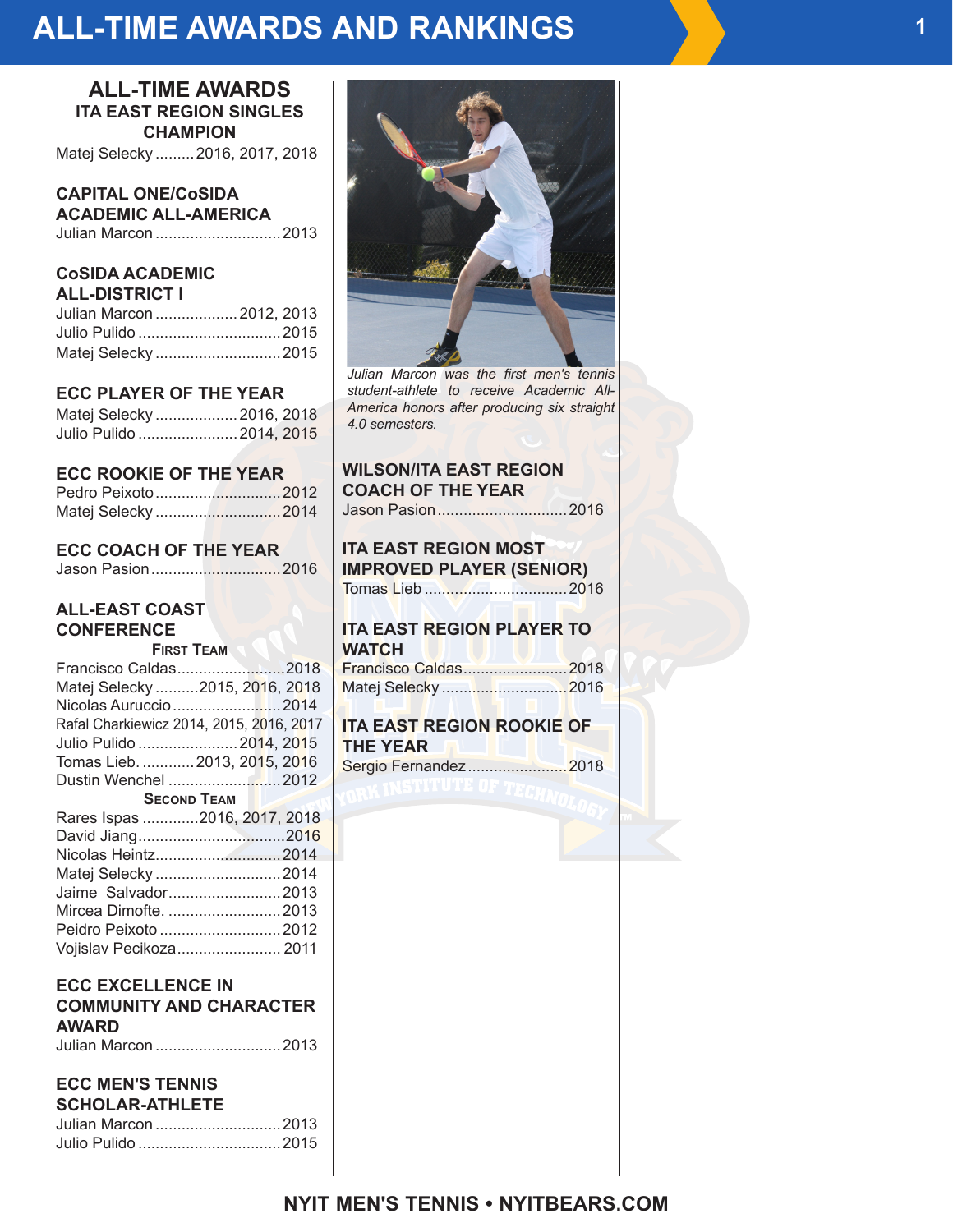## **ALL-TIME AWARDS AND RANKINGS**

#### **ALL-TIME RANKINGS**

| <b>ITA NATIONAL RANKINGS</b><br>2017-2018                                    |                                                                                                               |  |                      |  |
|------------------------------------------------------------------------------|---------------------------------------------------------------------------------------------------------------|--|----------------------|--|
| <b>Nov. 21</b><br>Apr. 4<br>Apr. 11<br>Apr. 18<br>Apr. 25<br>May 2<br>May 16 | Matej Selecky  No. 12<br>TeamNo.<br>TeamNo. 48<br>TeamNo. 48<br>TeamNo.<br>TeamNo. 46<br>TeamNo. 46           |  | 37<br>41             |  |
| 2016-2017<br>Nov. 21                                                         | TeamNo. 30                                                                                                    |  |                      |  |
| Feb. 22<br>Mar. 22                                                           | Matej Selecky  No. 9<br>Gonzales-Soler/Selecky.No.13<br>Теаm  Ño. 28<br>TeamNo. 32                            |  |                      |  |
| 2015-2016                                                                    |                                                                                                               |  |                      |  |
| Nov. 23<br>Feb. 24                                                           | TeamNo. 29<br>Nicolas Auruccio  No.<br>Auruccio/LiebNo.<br>TeamNo.                                            |  | 33<br>19<br>30       |  |
| Mar. 23                                                                      | TeamNo.<br>Nicolas Auruccio  No.                                                                              |  | 34<br>42             |  |
| Apr. 27<br>June 1                                                            | TeamNo.<br>TeamNo.<br>Matej Selecky No.                                                                       |  | 33<br>31<br>50       |  |
| 2014-2015<br><b>Nov.10</b>                                                   | TeamNo.                                                                                                       |  | 15                   |  |
| Feb.25<br>Mar.25<br>Apr. 29                                                  | Nicolas Auruccio  No.<br>TeamNo.<br>TeamNo.                                                                   |  | 49<br>14<br>13<br>18 |  |
| May 27                                                                       | Julio Pulido  No.<br>Lieb/Pulido No. 23<br>Julio Pulido <mark></mark> No.<br>Lieb/Pulido  No. 21              |  | 17<br>29<br>24       |  |
| 2013-2014                                                                    |                                                                                                               |  |                      |  |
| <b>Nov.11</b><br>Feb.26                                                      | TeamNo. 44<br>Теат <mark></mark> No. 46                                                                       |  |                      |  |
| Mar. 26                                                                      | Auruccio/PulidoNo.18<br>TeamNo. 19                                                                            |  |                      |  |
| Apr. 30                                                                      | Julio Pulido  No. 47<br>Pulido/Selecky  No. 20                                                                |  |                      |  |
| <b>May 28</b>                                                                | TeamNo. 19<br>Julio Pulido  No. 46<br>Pulido/Selecky  No. 21<br>Team No. 15                                   |  |                      |  |
|                                                                              | <b>ITA REGIONAL RANKINGS</b>                                                                                  |  |                      |  |
| 2017-2018<br>Nov. 15                                                         | Matej Selecky  No. 1                                                                                          |  |                      |  |
| Jan. 17<br>May 23                                                            | Francisco CaldasNo.<br>Rares Ispas  No. 19<br>TeamNo.<br>Matej Selecky No.<br>Francisco CaldasNo.<br>TeamNo 3 |  | 5<br>3<br>1<br>5     |  |
| Nov. 15                                                                      | 2016-2017<br>TeamNo. 1                                                                                        |  |                      |  |
|                                                                              | Matej Selecky  No. 1<br>Rafal CharkiewiczNo. 2<br>Jorge Gonzales-SolerNo. 10                                  |  |                      |  |

|                      | Rafal Navas  No. 16<br>Rares Ispas  No. 17               |
|----------------------|----------------------------------------------------------|
|                      | Gonzales-Soler/Selecky. No.2                             |
|                      | Charkiewicz/Ispas.  No.3                                 |
| Feb. 15<br>Mar. 15   | TeamNo.<br>1<br>TeamNo.<br>1                             |
|                      | Rafal CharkiewiczNo.<br>1                                |
|                      | David JiangNo. 15                                        |
|                      | Rares Ispas  No. 17<br>Charkiewicz/Ispas.  No.2          |
| Apr. 19              | Team No. 3                                               |
|                      | Rafal CharkiewiczNo. 2<br>Francisco Caldas No. 13        |
|                      | Rares Ispas  No. 14                                      |
|                      | Charkiewicz/Ispas.  No. 2                                |
| May 24               | Team No. 2<br>Rafal Charkiewicz No. 2                    |
|                      | Francisco Caldas No. 13                                  |
|                      | Rares Ispas  No. 14<br>Charkiewicz/Ispas.  No. 2         |
|                      |                                                          |
| 2015-2016<br>Nov. 17 | TeamNo. 2                                                |
|                      | Nicolas Auruccio  No. 3                                  |
|                      | Tomas Lieb  No. 6                                        |
|                      | Rafal CharkiewiczNo. 8<br>Rares Ispas  No. 11            |
|                      | Auruccio/LiebNo. 3                                       |
|                      | Charkiewicz/Ispas.  No.7<br>Salvador/Gonzales-Soler.No.9 |
| Feb. 17              | TeamNo. 2                                                |
| Mar. 16              | Теаm No. 2                                               |
|                      | Nicolas Auruccio  No.<br>Rafal Charkiewicz No.           |
|                      | Matej Selecky No. 8                                      |
|                      | Tomas Lieb No. 17<br>Gonzales-Soler/Selecky. No.4        |
|                      | Auruccio/LiebNo. 9                                       |
| Apr. 20              | TeamNo. 2                                                |
|                      | 9                                                        |
|                      | Tomas Lieb No. 14                                        |
|                      | Gonzales-Soler/Selecky. No.3<br>Lieb/Martinez  No. 6     |
| June<br>1            | ТеаmNo. 2                                                |
|                      | Matej Selecky  No. 2<br>David JiangNo. 9                 |
|                      | Rafal Charkiewicz No. 10                                 |
|                      | Tomas Lieb No. 15<br>Gonzales-Soler/Selecky. No.3        |
|                      | Lieb/Martinez No. 7                                      |
|                      |                                                          |
| 2014-2015            |                                                          |
| Nov. 3               | TeamNo. 2                                                |
|                      | Nicolas Auruccio  No. 5<br>Julio Pulido  No. 7           |
|                      | Rafal CharkiewiczNo. 9                                   |
|                      | Francisco Aparicio  No. 13                               |
|                      | Tomas Lieb No. 14                                        |
|                      | Matej Selecky  No. 16<br>Selecky/Charkiewicz No. 4       |
|                      | Auruccio/PulidoNo. 5<br>Aparicio/LiebNo. 10              |
| Feb.18               | TeamNo. 2                                                |
| Mar. 18              | TeamNo. 2<br>Julio Pulido  No. 6                         |
|                      | Rafal CharkiewiczNo. 7                                   |
|                      | Matej Selecky No. 9                                      |
|                      | Tomas Lieb  No. 11                                       |

| Apr. 22<br>May 27           | David Jiang No. 13<br>Jiang/Jubera No.<br>Selecky/CharkiewiczNo.<br>Lieb/Pulido  No.<br>TeamNo.<br>Julio Pulido  No.<br>Matej Selecky No.<br>Tomas Lieb No.<br>Rafal Charkiewicz No. 11<br>Lieb/Pulido  No.<br>Selecky/CharkiewiczNo.<br>TeamNo.<br>Julio Pulido No.<br>Matej Selecky  No.<br>Tomas Lieb  No.<br>Rafal Charkiewicz No. 11<br>Lieb/Pulido  No.<br>Selecky/CharkiewiczNo. 5 | 5<br>6<br>8<br>2<br>3<br>9<br>3<br>5<br>2<br>7<br>9<br>3 |
|-----------------------------|-------------------------------------------------------------------------------------------------------------------------------------------------------------------------------------------------------------------------------------------------------------------------------------------------------------------------------------------------------------------------------------------|----------------------------------------------------------|
|                             |                                                                                                                                                                                                                                                                                                                                                                                           |                                                          |
| 2013-2014<br><b>Nov. 11</b> | Nicolas Auruccio  No. 6                                                                                                                                                                                                                                                                                                                                                                   |                                                          |
|                             | Tomas Lieb  No.                                                                                                                                                                                                                                                                                                                                                                           | 11                                                       |
|                             | Jamie Salvador No. 17                                                                                                                                                                                                                                                                                                                                                                     |                                                          |
|                             | Nicholas Heintz No. 19                                                                                                                                                                                                                                                                                                                                                                    |                                                          |
|                             | Arruccio/Salvador No.                                                                                                                                                                                                                                                                                                                                                                     | 3                                                        |
|                             | TeamNo.                                                                                                                                                                                                                                                                                                                                                                                   |                                                          |
| Feb.19<br>Mar. 19           | TeamNo. 2<br>Julio Pulido No.                                                                                                                                                                                                                                                                                                                                                             |                                                          |
|                             | Nicolas Auruccio  No.                                                                                                                                                                                                                                                                                                                                                                     | 6                                                        |
|                             | Rafal Charkiewicz No. 8                                                                                                                                                                                                                                                                                                                                                                   |                                                          |
|                             | Nicolas Heintz No.12                                                                                                                                                                                                                                                                                                                                                                      |                                                          |
|                             | Tomas Lieb  No.15                                                                                                                                                                                                                                                                                                                                                                         |                                                          |
|                             | Auruccio/Pulido No. 2<br>Selecky/Charkiewicz.  No.10                                                                                                                                                                                                                                                                                                                                      |                                                          |
|                             | Теат No. 2                                                                                                                                                                                                                                                                                                                                                                                |                                                          |
| Apr. 23                     | Julio Pulido  No. 4                                                                                                                                                                                                                                                                                                                                                                       |                                                          |
|                             | Nicolas Auruccio  No. 6                                                                                                                                                                                                                                                                                                                                                                   |                                                          |
|                             | Rafal Charkiewicz No.10                                                                                                                                                                                                                                                                                                                                                                   |                                                          |
|                             | Nicolas Heintz No.12                                                                                                                                                                                                                                                                                                                                                                      |                                                          |
|                             | Tomas Lieb  No.17<br>Matej Selecky  No.19                                                                                                                                                                                                                                                                                                                                                 |                                                          |
|                             | Selecky/Pulido No. 2                                                                                                                                                                                                                                                                                                                                                                      |                                                          |
|                             | Jubera/Lieb No. 5                                                                                                                                                                                                                                                                                                                                                                         |                                                          |
|                             | Auruccio/Heintz  No.10                                                                                                                                                                                                                                                                                                                                                                    |                                                          |
|                             | . No. 2<br>$leam$                                                                                                                                                                                                                                                                                                                                                                         |                                                          |
| May. 28                     | Julio Pulido  No. 4<br>Nicolas Auruccio  No. 5                                                                                                                                                                                                                                                                                                                                            |                                                          |
|                             | Rafal Charkiewicz No.10                                                                                                                                                                                                                                                                                                                                                                   |                                                          |
|                             | Nicolas Heintz No.12                                                                                                                                                                                                                                                                                                                                                                      |                                                          |
|                             | Tomas Lieb No.16                                                                                                                                                                                                                                                                                                                                                                          |                                                          |
|                             | Matej Selecky  No.19                                                                                                                                                                                                                                                                                                                                                                      |                                                          |
|                             | Selecky/Pulido No. 2                                                                                                                                                                                                                                                                                                                                                                      |                                                          |
|                             | Auruccio/AparicioNo. 8<br>TeamNo. 2                                                                                                                                                                                                                                                                                                                                                       |                                                          |
| 2012-2013                   |                                                                                                                                                                                                                                                                                                                                                                                           |                                                          |
| Nov. 16                     | Mircea DimofteNo. 12                                                                                                                                                                                                                                                                                                                                                                      |                                                          |
| Mar. 20                     | Mircea DimofteNo. 11                                                                                                                                                                                                                                                                                                                                                                      |                                                          |
| Apr. 24                     | Tomas Lieb No. 7                                                                                                                                                                                                                                                                                                                                                                          |                                                          |
|                             | Mircea DimofteNo. 17<br>Marcon/Lieb No. 4                                                                                                                                                                                                                                                                                                                                                 |                                                          |
| Mar. 29                     | Tomas Lieb No. 7                                                                                                                                                                                                                                                                                                                                                                          |                                                          |
|                             | Mircea DimofteNo. 16                                                                                                                                                                                                                                                                                                                                                                      |                                                          |
|                             | Marcon/Lieb No. 5                                                                                                                                                                                                                                                                                                                                                                         |                                                          |
| 2011-2012                   |                                                                                                                                                                                                                                                                                                                                                                                           |                                                          |
| Nov. 9                      | Dustin WenchelNo. 10                                                                                                                                                                                                                                                                                                                                                                      |                                                          |
| Nov. 9                      | Peixoto/WenchelNo. 4                                                                                                                                                                                                                                                                                                                                                                      |                                                          |
| Mar. 21                     | Dustin WenchelNo. 15                                                                                                                                                                                                                                                                                                                                                                      |                                                          |
| Apr. 25<br><b>May 30</b>    | Dustin WenchelNo. 13<br>Dustin WenchelNo.                                                                                                                                                                                                                                                                                                                                                 | 13                                                       |
|                             |                                                                                                                                                                                                                                                                                                                                                                                           |                                                          |

#### **NYIT MEN'S TENNIS • NYITBEARS.COM**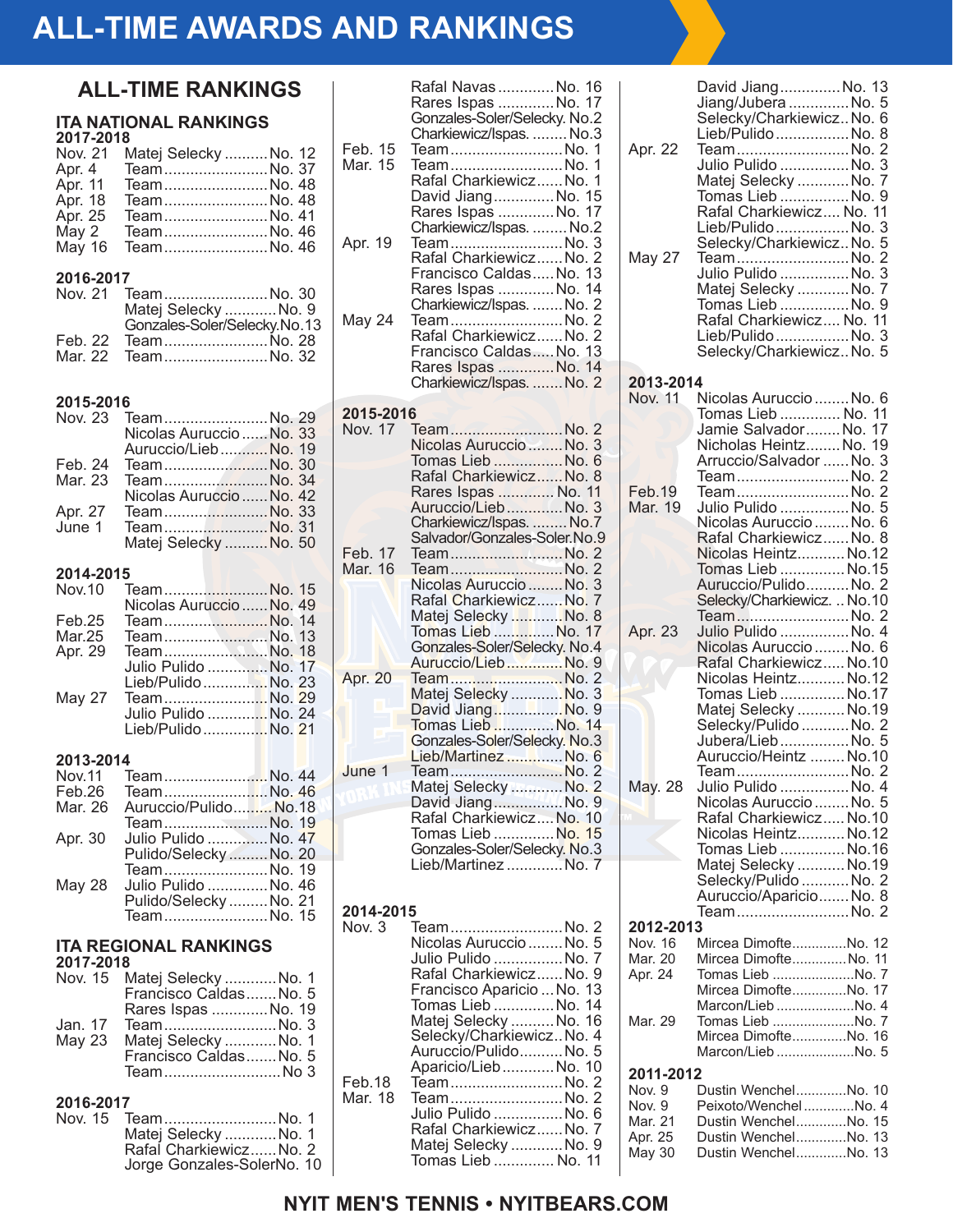### **<sup>2</sup> YEAR-BY-YEAR RESULTS ALL-TIME VS. OPPONENT**

| 2010-11                |                                                |                    |  |  |
|------------------------|------------------------------------------------|--------------------|--|--|
| Record: 1-9 · ECC: 0-7 |                                                |                    |  |  |
|                        | <b>Head Coach: Kelly Waters</b>                |                    |  |  |
| Date                   | Opponent                                       | Result             |  |  |
| Mar. 22                | at Fordham                                     | L. 7-0             |  |  |
| Mar. 27                | at Stonehill                                   | $L, 7-2$           |  |  |
| Mar. 28                | Post                                           | W, 9-0             |  |  |
| Mar. 31                | • at Dowling                                   | L, 8-1             |  |  |
| Apr. 3                 | • at Queens (N.Y.)                             | -, 9-0             |  |  |
| Apr. 7                 | • Queens (N.Y.)                                | L, 9-0             |  |  |
| Apr. 11<br>Apr. 14     | • Dowling                                      | L, 7-2             |  |  |
|                        | · St. Thomas Aquinas                           | L, 6-3             |  |  |
| Apr. 15                | • University of D.C.                           | L, 9-0             |  |  |
| Apr. 17                | · St. Thomas Aquinas<br>· ECC match            | $L, 6-3$           |  |  |
|                        |                                                |                    |  |  |
|                        | 2011-12                                        |                    |  |  |
|                        | Record: 11-12 · ECC: 2-2                       |                    |  |  |
|                        | <b>Head Coach: Chris Frusci</b>                |                    |  |  |
| Date                   | Opponent                                       | Result             |  |  |
| Sept. 11               | at University of D.C.                          | L, 8-1             |  |  |
| Oct. 12                | at Fordham                                     | L, 8-1             |  |  |
| Oct. 20                | Dowling                                        | W, 5-4             |  |  |
| Feb. 29                | at ASA                                         | L, 6-3<br>W, 7-2   |  |  |
| Mar. 3                 | • Dowling                                      |                    |  |  |
| Mar. 4<br>Mar. 9       | at Philadelphia<br>Nassau C.C.                 | W, 6-3             |  |  |
| Mar. 11                | at Roberts Wesleyan                            | $W, 8-0$<br>W, 5-4 |  |  |
| Mar. 15                | at Adelphi                                     | W, 8-1             |  |  |
| Mar. 21                | at Florida Southern                            | L, 8-1             |  |  |
| Mar. 22                | at Florida Tech                                | L, 7-2             |  |  |
| Mar. 23                | at Saint Leo                                   | L, 9-0             |  |  |
| Mar. 24                | at Rollins                                     | L, 8-1             |  |  |
| Mar. 30                | at Queens (N.Y.)                               | L, 9-0             |  |  |
| Apr. 3                 | St. Thomas Aquinas                             | W, 6-3             |  |  |
| Apr. 4                 | • at St. Thomas Aquinas                        | W, 6-3             |  |  |
| Apr. 5                 | at Bloomfield                                  | $W, 9-0$           |  |  |
| 7<br>Apr.              | · at Dist. Columbia                            | $L, 7-2$           |  |  |
| Apr. 9                 | at Post                                        | W, 9-0             |  |  |
| Apr. 12                | • Dowling                                      | W, 5-4<br>$L, 9-0$ |  |  |
| Apr. 13<br>Apr. 17     | • Queens (N.Y.)<br>vs. Dist. Columbia %        | L, 5-0             |  |  |
| Apr. 30                | vs. Dist. Columbia !                           | L. 5-1             |  |  |
|                        | · ECC match; % ECC Tournament; ! NCAA Regional |                    |  |  |

|         | 2012-13                                        |          |
|---------|------------------------------------------------|----------|
|         | <b>ECC Champions</b>                           |          |
|         | NCAA East Region II Champions                  |          |
|         | <b>NCAA</b> Sweet 16                           |          |
|         | Record: 16-10 • ECC: 3-2                       |          |
|         | <b>Head Coach: Chris Frusci</b>                |          |
| Date    | <b>Opponent</b>                                | Result   |
| Oct. 13 | Philadelphia                                   | W, 9-0   |
| Oct. 14 | Adelphi                                        | W, 5-4   |
| Feb. 16 | at St. Thomas Aquinas                          | W, 7-2   |
| Feb. 21 | at ASA College                                 | $L, 4-3$ |
| Mar. 2  | Merrimack                                      | W, 6-3   |
| Mar. 13 | Post                                           | W, 9-0   |
| Mar. 16 | at Southern N.H.                               | L, 5-4   |
| Mar. 17 | at Stonehill                                   | W, 9-0   |
| Mar. 20 | at Eckerd                                      | W, 9-0   |
| Mar. 22 | at Florida Tech                                | L, 5-4   |
| Mar. 23 | at Saint Leo                                   | L, 8-1   |
| Mar. 24 | at Rollins                                     | L, 9-0   |
| Mar. 27 | • at Queens (N.Y.)                             | L, 5-4   |
| Mar. 29 | at Hofstra                                     | L, 5-2   |
| Apr. 3  | • at Dowling                                   | W, 9-0   |
| Apr. 7  | • University of D.C.                           | L. 5-4   |
| Apr. 10 | · St. Thomas Aquinas                           | W, 8-1   |
| Apr. 12 | • at Roberts Wesleyan                          | W, 8-1   |
| Apr. 14 | Chestnut Hill                                  | W, 5-4   |
| Apr. 16 | at U Sciences                                  | W. 8-1   |
| Apr. 19 | at Queens (N.Y.) %                             | W, 5-0   |
| Apr. 20 | University of D.C. %                           | W, 5-0   |
| Apr. 23 | at Concordia (N.Y.)                            | $L.9-0$  |
| Apr. 28 | vs Southern N.H.!                              | W, 5-1   |
| Apr. 29 | at Merrimack !                                 | W, 5-2   |
| May 8   | vs. Armstrong !                                | L. 5-0   |
|         | · ECC match; % ECC Tournament; ! NCAA Regional |          |

| 2013-14                                                      |                                                 |                                      |  |
|--------------------------------------------------------------|-------------------------------------------------|--------------------------------------|--|
| <b>ECC Champions</b><br><b>NCAA East Region II Champions</b> |                                                 |                                      |  |
| <b>NCAA</b> Sweet 16                                         |                                                 |                                      |  |
|                                                              | Record: 21-6 • ECC: 6-0                         |                                      |  |
| Date                                                         | <b>Head Coach: Chris Frusci</b><br>Opponent     | Result                               |  |
| <b>S</b> ep. 15                                              | at Adelphi                                      | W, 9-0                               |  |
| Sep. 28                                                      | at Fordham                                      |                                      |  |
| Sep. 29                                                      | Chestnut Hill                                   |                                      |  |
| ⊢eb. 1<br>Feb. 7                                             | Fordham<br>St. Thomas Aquinas *                 | W, 4-3<br>W, 6-3<br>W, 7-2<br>W, 8-1 |  |
| Feb. 22                                                      | Southern N.H.                                   | W, 9-0                               |  |
| Feb. 23                                                      | NJIT                                            | W, 5-4                               |  |
| Mar. 3<br>Mar. 8                                             | vs. ASA<br>Fairleigh Dickinson                  | $L, 5-2$<br>W, 5-2                   |  |
| Mar. 14                                                      | vs. Southern Ind.                               | W, 7-2                               |  |
| Mar. 15                                                      | at #8 Saint Leo                                 | $L, 6-3$                             |  |
| Mar. 16<br>Mar. 17                                           | at #15 Rollins<br>at #45 Florida Tech           | W, 6-3<br>W, 5-0                     |  |
|                                                              | at Lynn                                         | L, 6-3                               |  |
| Mar. 19<br>Mar. 20                                           | at Barry                                        | $7 - 2$<br>L,                        |  |
| Mar. 29<br>Mar. 30                                           | •at Daemen                                      | W, 9-0                               |  |
| Apr. 2                                                       | •at Roberts Wesleyan<br>•at Queens (N.Y.)       | W, 8-1<br>W, 8-1                     |  |
| Apr. 5                                                       | at Merrimack                                    | W, 8-1                               |  |
| Apr. 11                                                      | •Dist. Columbia                                 | W, 9-0                               |  |
| Apr. 16<br>Apr. 19                                           | at Concordia (N.Y.)<br>•at Dowling              | $L, 6-3$<br>W, 9-0                   |  |
| Apr. 25                                                      | vs. St. Thomas Aquinas %                        | W, 5-0                               |  |
| Apr. 26                                                      | vs. Queens (N.Y.) %                             | W, 5-0                               |  |
| May. 3<br>May. 4                                             | vs. Queens (N.Y.) !<br><b>Chestnut Hill!</b>    | W, 5-0<br>W, 5-1                     |  |
| May. 14                                                      | vs. Armstrong #                                 | L, 5-1                               |  |
|                                                              | · ECC match; % ECC Tournament; ! NCAA Regional, |                                      |  |
|                                                              |                                                 |                                      |  |
|                                                              | #NCAA Sweet 16                                  |                                      |  |
|                                                              | 2014-15                                         |                                      |  |
|                                                              | <b>ECC Champions</b>                            |                                      |  |
|                                                              | <b>NCAA East Region II Champions</b>            |                                      |  |
|                                                              | <b>NCAA</b> Sweet 16<br>Record: 15-8 • ECC: 6-0 |                                      |  |
|                                                              | <b>Head Coach: Jason Pasion</b>                 |                                      |  |
| <b>Date</b>                                                  | <b>Opponent</b>                                 | Result                               |  |
| Sep. 19<br>Feb 13                                            | at Chestnut Hill<br>vs. ASA College             | W, 8-1                               |  |
| Feb <sub>20</sub>                                            | at Adelphi                                      | $L, 4-3$<br>W, 8-1                   |  |
| Feb 27                                                       | at S. New Hampshire                             | W, 8-1                               |  |
| Feb <sub>28</sub><br>Mar 13                                  | at Merrimack                                    | W, 8-1                               |  |
| Mar 16                                                       | at NJIT<br>vs. SE Oklahoma                      | $L, 4-3$<br>W, 7-2                   |  |
| Mar 17                                                       | at Lynn                                         | $L, 9-0$                             |  |
| Mar 18                                                       | at Rollins <b>De Little Added</b>               | $L, 7-2$                             |  |
| Mar 20<br>Mar 21                                             | vs. Barry<br>at Saint Leo                       | $L, 6-3$<br>$6 - 3$                  |  |
| Mar. 25                                                      | • at Queens (N.Y.)                              | L,<br>W, 6-3                         |  |
| Mar. 28                                                      | • at St. Thomas Aquinas                         | W. 8-1                               |  |
| Apr. 4                                                       | • at District of Columbia                       | W, 8-1<br>W, 9-0                     |  |
| Apr. 9<br>Apr. 16                                            | • at Dowling<br>at Concordia (N.Y.)             | $7 - 2$<br>L,                        |  |
| Apr. 17                                                      | • Roberts Wesleyan                              | W, 9-0                               |  |
| Apr. 18                                                      | • Daemen                                        | W, 9-0<br>$5-0$                      |  |
| Apr. 24<br>Apr. 25                                           | vs. Roberts Wesleyan % W,<br>at Queens %        | W, 5-0                               |  |
| May 2                                                        | vs. District of Columbia !                      | W,<br>$5-0$                          |  |
| May 3                                                        | vs. Merrimack!<br>vs. Bluefield State #         | W, 5-1<br>L, 5-4                     |  |
| May 13                                                       | · ECC match; % ECC Tournament; ! NCAA Regional, |                                      |  |
|                                                              | #NCAA Sweet 16                                  |                                      |  |

#### 2015-16

| <b>ECC Champions</b><br><b>NCAA East Region II Champions</b> |                                                      |               |  |
|--------------------------------------------------------------|------------------------------------------------------|---------------|--|
| <b>NCAA Elite 8</b>                                          |                                                      |               |  |
| Record: 21-4 • ECC: 5-0                                      |                                                      |               |  |
| <b>Head Coach: Jason Pasion</b>                              |                                                      |               |  |
| <b>Date</b>                                                  | <b>Opponent</b>                                      | <b>Result</b> |  |
|                                                              | Sep. 17 Fairleigh Dickinson<br>Feb. 6 Youngstown St. | W. 5-4        |  |
|                                                              | Youngstown St.                                       | W. 6-3        |  |

| Feb. 19<br>Feb. 26<br>Feb. 27<br>Mar. 7<br>Mar. 20<br>Mar. 22<br>Mar. 23 | at Adelphi<br>at Merrimack<br>at S. New Hampshire<br>vs. ASA College<br>at Barrv<br>at Lynn<br>at Rollins | W. 8-1<br>W. 8-1<br>W. 6-3<br>W, 8-1<br>L. 7-2<br>L. 5-2<br>L, 6-3 |
|--------------------------------------------------------------------------|-----------------------------------------------------------------------------------------------------------|--------------------------------------------------------------------|
| Mar. 30                                                                  | • District of Columbia                                                                                    | W. 9-0                                                             |
| Apr. 4<br>Apr. 8                                                         | Caldwell<br>Chestnut Hill                                                                                 | W, 7-2<br>W. 8-1                                                   |
| Apr. 14                                                                  | at Le Moyne                                                                                               | W. 9-0                                                             |
| Apr. 15                                                                  | • at Roberts Wesleyan                                                                                     | W. 9-0                                                             |
| Apr. 16                                                                  | • at Daemen                                                                                               | W. 8-1                                                             |
| Apr. 17                                                                  | at Edinboro                                                                                               | W. 8-1                                                             |
| Apr. 18                                                                  | at Mercyhurst                                                                                             | W. 8-1                                                             |
| Apr. 20                                                                  | • Queens (N.Y.)                                                                                           | W. 7-2                                                             |
| Apr. 23                                                                  | · St. Thomas Aquinas                                                                                      | W. 8-1                                                             |
| Apr. 29                                                                  | vs. St. Thomas Aquinas%W, 5-0                                                                             |                                                                    |
| Apr. 30                                                                  | at Queens%                                                                                                | W. 5-3                                                             |
| May 9                                                                    | Merrimack !                                                                                               | W. 5-0                                                             |
| May 10                                                                   | Chestnut Hill!                                                                                            | W. 5-1                                                             |
| May 18                                                                   | vs, Indianapolis #                                                                                        | W, 5-4                                                             |
| May 19                                                                   | vs. Armstrong State #                                                                                     | L. 6-1                                                             |

*• ECC match; % ECC Tournament; ! NCAA Regional, #NCAA Sweet 16/Elite 8*

#### 2016-17

| <b>NCAA East Region II Champions</b> |  |                                                 |        |          |
|--------------------------------------|--|-------------------------------------------------|--------|----------|
| <b>NCAA</b> Sweet 16                 |  |                                                 |        |          |
| Record: 13-6 • ECC: 4-1              |  |                                                 |        |          |
|                                      |  | <b>Head Coach: Rich Bustamante</b>              |        |          |
| <b>Date</b>                          |  | <b>Opponent</b>                                 |        | Result   |
| Oct. 5                               |  | at Fairleigh Dickinson                          |        | L, $5-0$ |
| Feb. 18                              |  | USciences                                       |        | W. 8-1   |
| Feb. 28                              |  | at Adelphi                                      |        | W, 8-1   |
| Mar. 11                              |  | S. New Hampshire                                |        | W. 7-2   |
| Mar. 11                              |  | Le Moyne                                        |        | W. 6-3   |
| Mar. 18                              |  | Merrimack                                       |        | W. 7-2   |
| Mar. 24                              |  | at Chestnut Hill                                |        | L. 6-3   |
| Mar. 31                              |  | · vs. Roberts Wesleyan                          |        | W. 6-3   |
| Apr. 1                               |  | • Daemen                                        |        | W. 7-2   |
| Apr. 5                               |  | • at Queens (N.Y.)                              |        | L. 8-1   |
|                                      |  |                                                 |        |          |
| Apr. 8                               |  | · at St. Thomas Aquinas<br>Caldwell             |        | W. 7-2   |
| Apr. 10                              |  |                                                 |        | W. 9-0   |
| Apr. 14                              |  | • at District of Columbia                       |        | W. 6-3   |
| Apr. 15                              |  | vs. Bluefield State                             |        | L. 6-3   |
| Apr. 21                              |  | vs. District of Columbia%W, 5-1                 |        |          |
| Apr. 22                              |  | at Queens (N.Y.) %                              | L. 5-1 |          |
| Apr. 29                              |  | vs. District of Columbia ! W, 5-1               |        |          |
| Apr. 30                              |  | at Chestnut Hill !                              |        | W, 5-2   |
| May 9                                |  | vs. Hawaii Pacific #                            |        | L. 5-1   |
|                                      |  | • ECC match; % ECC Tournament; ! NCAA Regional, |        |          |
|                                      |  | #NCAA Sweet 16                                  |        |          |

#### 2017-18

| <b>ECC Regular-Season Champions</b>                    |                                    |          |  |
|--------------------------------------------------------|------------------------------------|----------|--|
| <b>NCAA East Region</b>                                |                                    |          |  |
|                                                        | Record: 12-3 • ECC: 5-0            |          |  |
|                                                        | <b>Head Coach: Rich Bustamante</b> |          |  |
| Date                                                   | <b>Opponent</b>                    | Result   |  |
| Oct. 4                                                 | Franklin Pierce                    | W. 7-2   |  |
| Feb. 23                                                | Adelphi                            | W. 8-1   |  |
| Mar. 3                                                 | at Merrimack                       | W. 7-2   |  |
| Mar. 16                                                | at Jefferson                       | W. 7-2   |  |
| Mar. 23                                                | • District of Columbia             | W. 8-1   |  |
| Mar. 30                                                | <b>Chestnut Hill</b>               | W. 6-3   |  |
| Apr. 6                                                 | • at Roberts Wesleyan              | W. 9-0   |  |
| Apr. 7                                                 | • at Daemen                        | W, 7-2   |  |
| Apr. 8                                                 | at Le Moyne                        | $L, 5-4$ |  |
| Apr. 11                                                | • St. Thomas Aquinas               | W. 7-2   |  |
| Apr. 13                                                | • Queens (N.Y.)                    | W. 5-4   |  |
| Apr. 20                                                | vs. St. Thomas Aquinas%W, 5-2      |          |  |
| Apr. 21                                                | at Queens (N.Y.) %                 | $L, 5-0$ |  |
| Apr. 30                                                | vs. Le Moyne!                      | W, 5-4   |  |
| May 1                                                  | at Queens (N.Y.)!                  | L. 5-2   |  |
| $\bullet$ FCC match: % FCC Tournament: I NCAA Regional |                                    |          |  |

*• ECC match; % ECC Tournament; ! NCAA Regional*

#### **NYIT MEN'S TENNIS • NYITBEARS.COM**